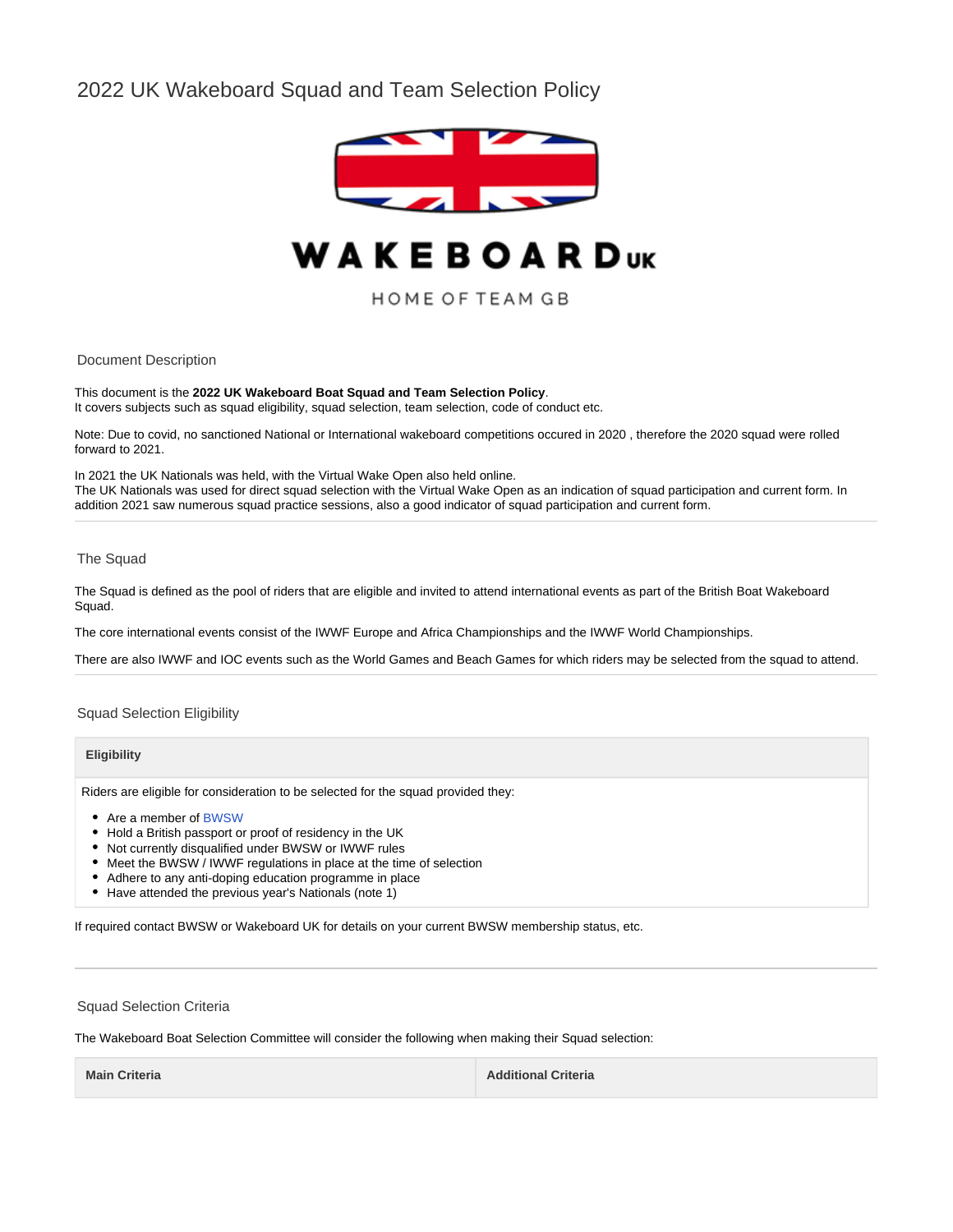- 2021 Ranking • Ranking competitions include: • UK Nationals
	- Sanctioned UK Events None in 2021
	- IWWF Europe and Africa Championships None in
	- 2021
	- IWWF World Championships None in 2021
	- Points
		- UK events are 1.0 x [IWWF rules](https://cdn.wakeboard.co.uk/downloads/2019/IWWFWakeboardBoatRules2019.pdf) points
		- European events are x 1.5 IWWF rules points
		- World events are x 2.0 IWWF rules points
- World Ranking
- European Ranking
- $\bullet$ Previous IWWF competition results, scoring and ranking
- Current and Future Form
- **Commitment**
- Attitude
- Squad development event participation

(See note 2 for additional details regarding how coronavirus may affect 2022 selection)

# **Notes**

- Riders will primarily be selected for the squad using the ranking based **Main Criteria** detailed above
- In addition, riders may be added to or removed from the squad during the year due to the **Additional Criteria** listed above. Examples of this could be:
	- A rider moving up a division who has had medal success at an IWWF international championship e.g. A medal winning Junior moving into the Open division
	- A rider who was injured and was unable to attend the Nationals but is considered a potential medal winner at a forthcoming international event
	- A new rider who has caught the attention of the squad management for their riding potential and who may be invited to a squad practice session

# International Event Attendance

- Riders who have been selected for a position on the squad will be invited to enter and ride at forthcoming International events provided they have:
	- Signed the Squad Contract
		- Completed all the correct documentation including
			- International Competition Licence
				- Adequate International Competition Insurance
	- No outstanding documentation or competition fees from a previous international event
- Riders who have not been selected for a position on the squad will not be allowed to enter and compete at International events unless the Wakeboard Boat Committee has been contacted by the rider and approved by the committee to attend as an independent British rider

# Squad Ethos

The Wakeboard Boat Selection Committee must be satisfied that any selected Squad member will be able to contribute to the whole Squad ethos and all selected Squad riders must understand the conduct that is required of them both on and off the water, during training camps and events both National and International.

Any rider found displaying unsportsmanlike conduct could be removed from the Squad and Team.

The Wakeboard Boat Committee considers the following to be unsportsmanlike conduct:

- Failing to respect, or are abusive to, fellow riders (Squad or Non-Squad) whilst training or competing in the UK or abroad, face-to-face or via social media.
- Failing to respect or are abusive to, the Team Captain and / or Team Manager.
- Failing to respect event organizers, officials and event sponsors including site property, event Hotels both in the UK and abroad.

### Point Scoring Team

The Point Scoring Team consists of 10 riders who will be chosen from the Squad to represent GB as point scorers prior to international events, with no more than 2 riders per division.

The Wakeboard Boat Selection Committee will choose the riders they consider to have the best chance of success at an up and coming event and will consider the following when making their Team selection: